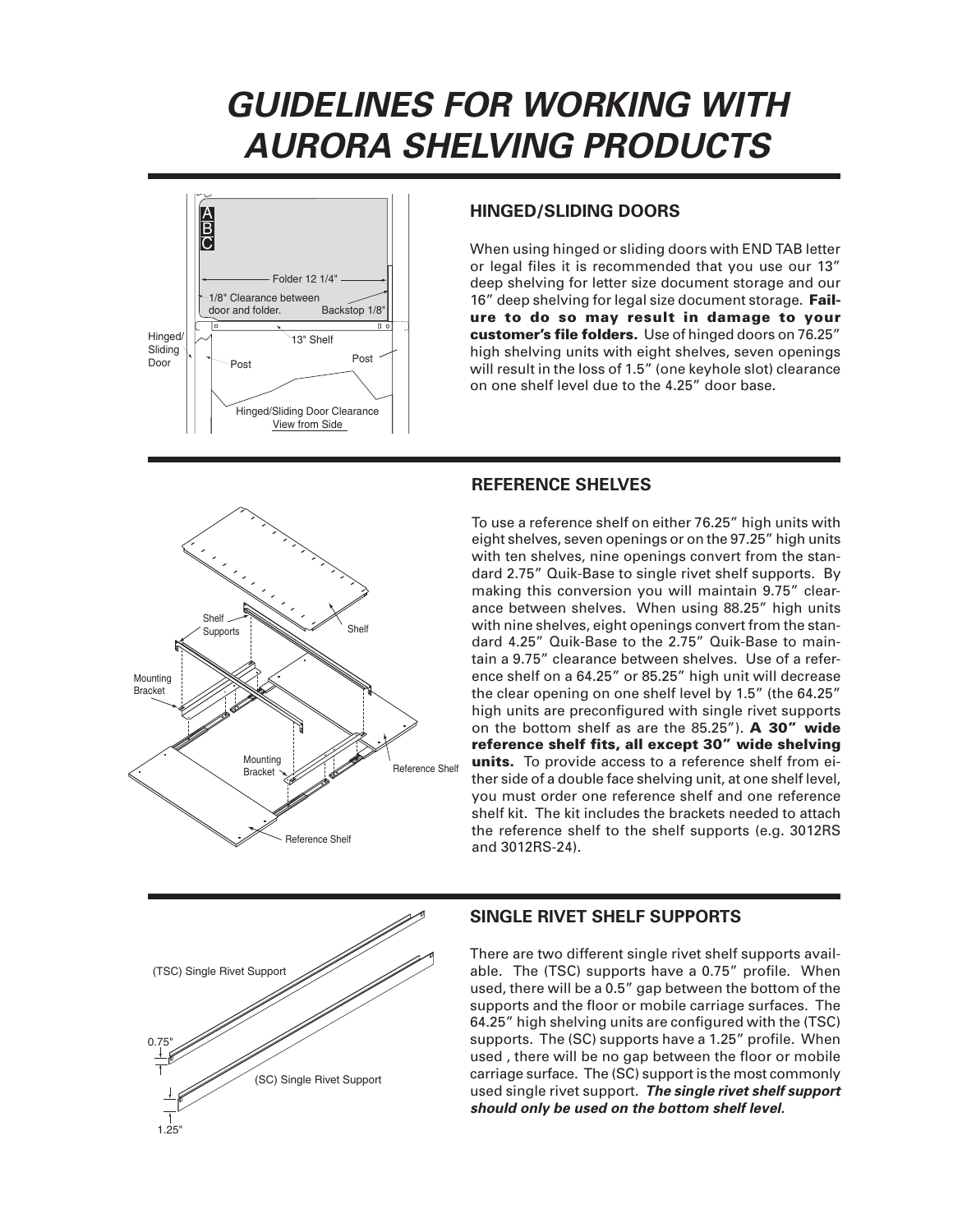

#### *SHELF ON CENTER*

The on-center dimension of a particular shelf opening refers to the vertical distance from the center of one shelf edge to the center of the shelf edge immediately below it. This dimension can be arrived at by measuring the distance from the top of one shelf to the top of the shelf below it as shown at left.



### *SHELF CLEARANCE*

To calculate the clearance between shelves, first determine the on center shelf dimension. (See above) Now simply deduct the profile of the shelf support (0.75" for TS supports and 1.25" for S supports) from the on center dimension. For example: 12" on center  $-0.75$ " TS support = 11.25" clearance between shelves.

#### *DETERMINING UPRIGHT HEIGHT REQUIRED TO ACCOMMODATE A SPECIFIC NUMBER OF SHELF OPENINGS*

First calculate the on center dimension of the shelf opening required (if different clearances are required within a single section of shelving, you must calculate the on center dimension for each of the different openings). Once this is done, multiply the number of openings by their on center dimensions. Next determine if a 4.25" or 2.75" Quik-Base\* or a 1.25" single rivet shelf support will be used. Add the appropriate one to the result of the earlier calculation and you will have the overall height required to accommodate the shelf openings. For example: Number of openings 6 x on center shelf dimension  $12'' = 72''$  plus a 4.25" Quik-Base = an overall upright height of 76.25"

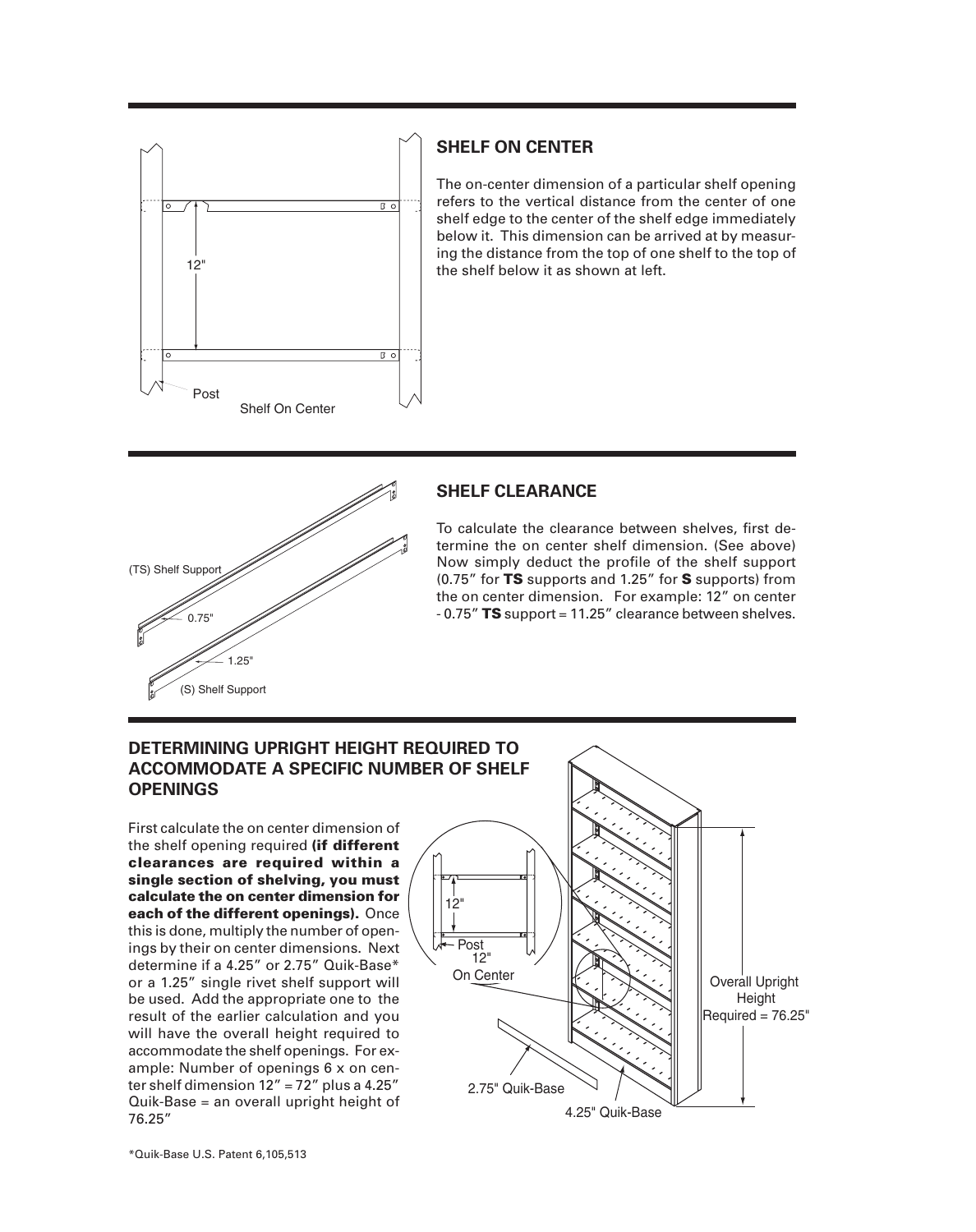## *AURORA SHELVING UNITS*

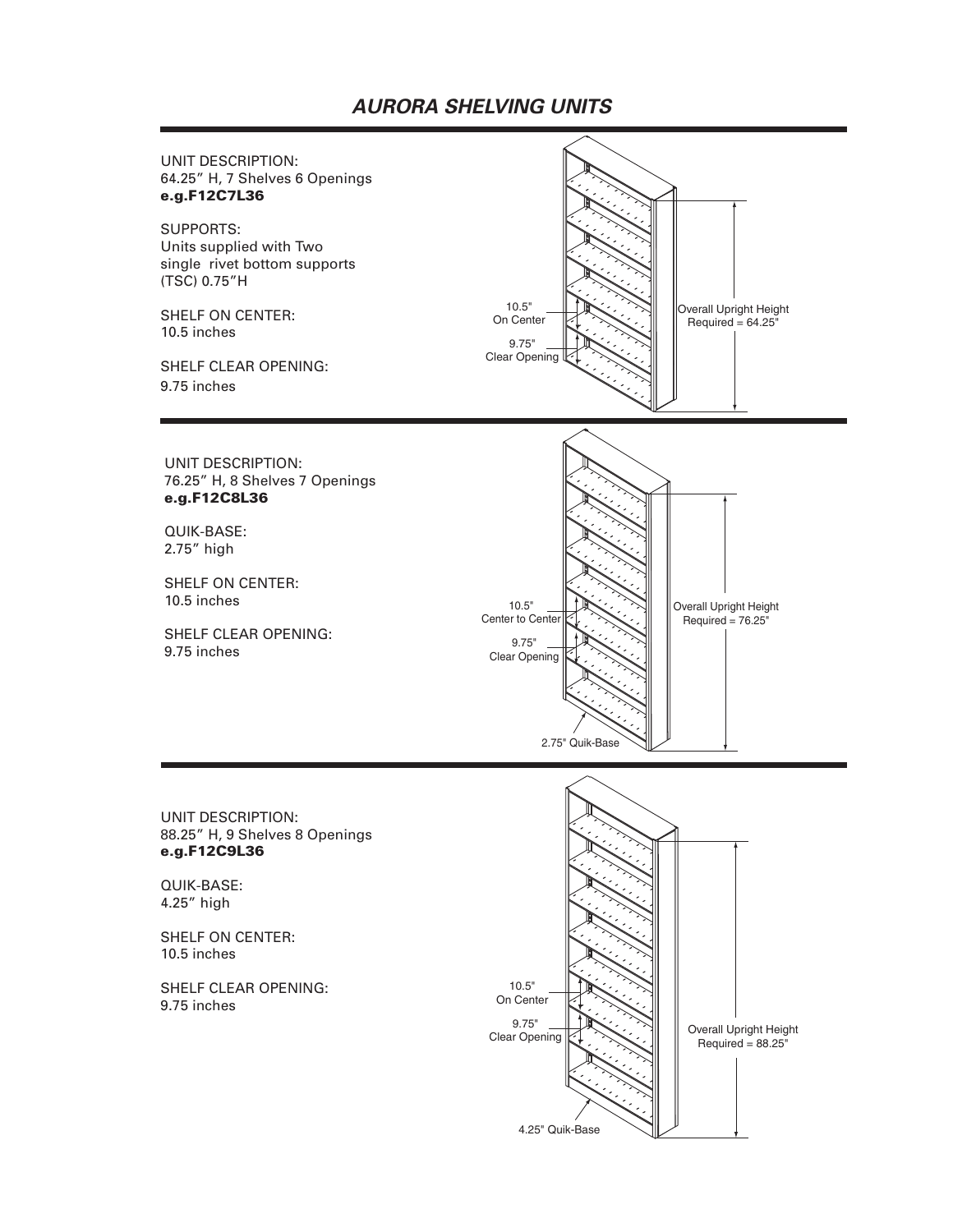#### UNIT DESCRIPTION: 97.25" H, 10 Shelves 9 Openings e.g.F12C10L36

QUIK-BASE: 2.75" high

SHELF ON CENTER: 10.5 inches

SHELF CLEAR OPENING: 9.75 inches



#### UNIT DESCRIPTION: 76.25" H, 7 Shelves 6 Openings (mobile ready) e.g.F12C7L36-76M

SUPPORTS: Unit supplied with two single rivet bottom supports (SC) 1.25" high

SHELF ON CENTER: 4 shelves at 12 inches 2 shelves at 13.5 inches

SHELF CLEAR OPENING: 4 shelves at 11.25 inches 2 shelves at 12.75 inches





SUPPORTS: Unit supplied with two single rivet bottom supports (SC) 1.25" high

SHELF ON CENTER: 10.5 inches

SHELF CLEAR OPENING: 9.75 inches

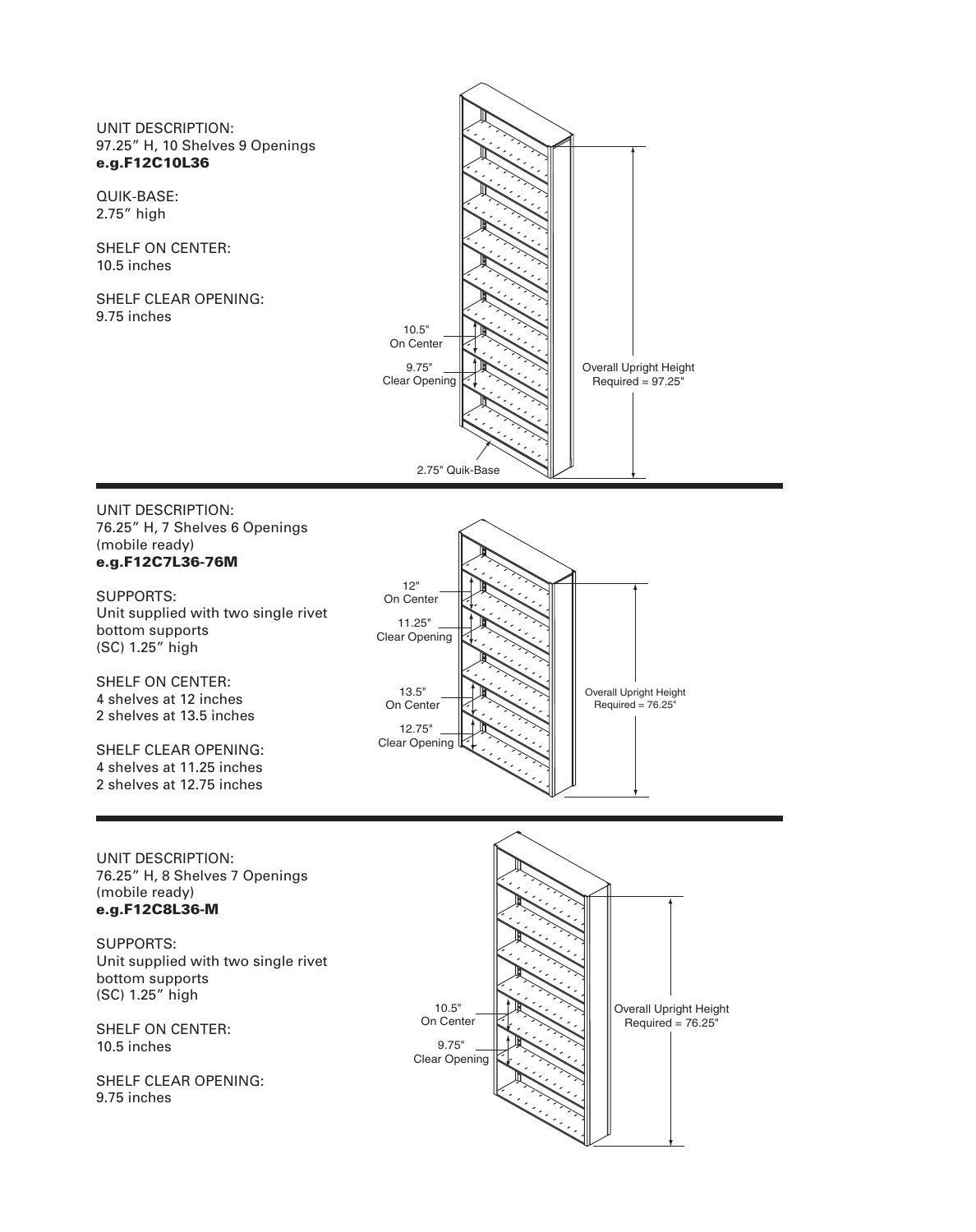UNIT DESCRIPTION: 85.25" H, 9 Shelves 8 Openings (mobile ready) e.g.F12C9L36-85

SUPPORTS: Unit supplied with two single rivet bottom supports (SC) 1.25" high

SHELF ON CENTER: 10.5 inches

SHELF CLEAR OPENING: 9.75 inches



UNIT DESCRIPTION: 88.25" H, 8 Shelves 7 Openings (mobile ready) e.g.F12C8L36-88M

SUPPORTS: Unit supplied with two single rivet bottom supports (SC) 1.25" high

SHELF ON CENTER: 5 shelves at 12 inches 2 shelves at 13.5 inches

SHELF CLEAR OPENING: 5 shelves at 11.25 inches 2 shelves at 12.75 inches



UNIT DESCRIPTION: 88.25" H, 9 Shelves 8 Openings (mobile ready) e.g.F12C9L36-M

SUPPORTS: Unit supplied with two single rivet bottom supports (SC) 1.25" high

SHELF ON CENTER: 6 shelves at 10.5 inches 2 shelves at 12 inches

SHELF CLEAR OPENING: 6 shelves at 9.75 inches 2 shelves at 11.25 inches